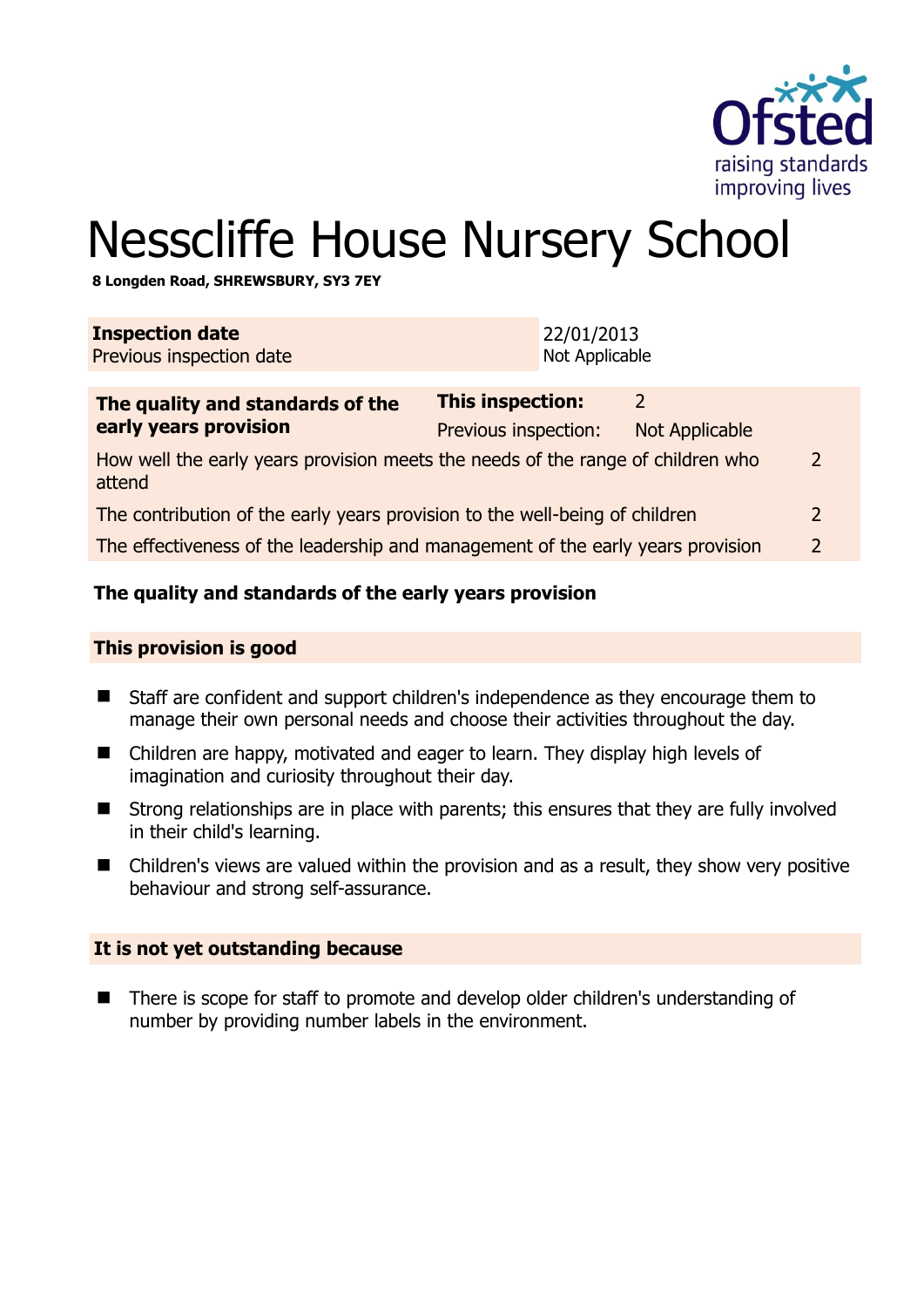# **Information about this inspection**

Inspections of registered early years provision are scheduled:

- at least once in every inspection cycle. The current cycle ends on 31 July 2016
- **n** more frequently where Ofsted identifies a need to do so, for example where provision was previously judged as inadequate
- **•** brought forward in the inspection cycle where Ofsted has received information that suggests the provision may not be meeting the legal requirements of the Early Years Foundation Stage; or where assessment of the provision identifies a need for early inspection
- **P** prioritised for inspection where we have received information that the provision is not meeting the requirements of the Early Years Foundation Stage and which suggests children may not be safe
- at the completion of an investigation into failure to comply with the requirements of the Early Years Foundation Stage.

# **Inspection activities**

- The inspector observed activities within the nursery and the outside learning environment.
- The inspector held meetings with the manager of the provision and spoke with children.
- The inspector looked at children's assessment records and planning documentation.
- The inspector took account of the views of parents and carers spoken to on the day.

## **Inspector**

Lesley Bott

# **Full Report**

## **Information about the setting**

Nesscliffe House Nursery School was re-registered in 2012 on the Early Years Register. It operates from a purpose-built building, adjacent to a house in Shrewsbury, Shropshire. The nursery serves the local area and is accessible to all children. There is an enclosed area available for outdoor play.

The nursery opens Monday to Friday, during school term time. Sessions are from 9am until 12.15pm and from 12.45pm until 4pm with a lunch time wrap-around session offered. Children attend for a variety of sessions. There are currently 39 children attending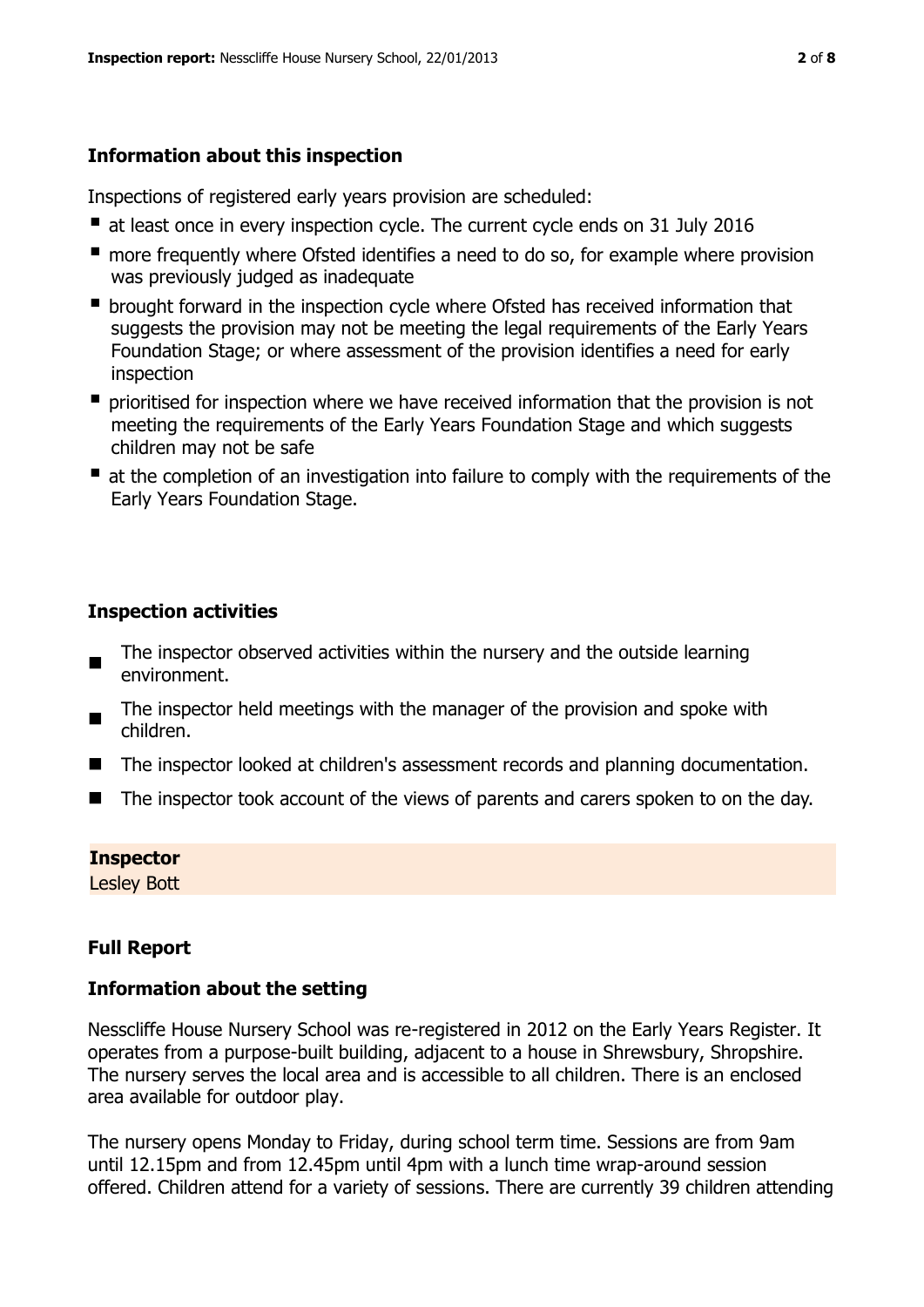who are in the early years age group. The nursery provides funded early education for three- and four-year-olds.

The nursery employs five members of childcare staff. Of these, one is a graduate leader in early years, three hold appropriate early years qualifications at level 3 and above, and one is working towards a level 3.

#### **What the setting needs to do to improve further**

## **To further improve the quality of the early years provision the provider should:**

 $\blacksquare$  expand opportunities for children to further develop their understanding of number, for example, by displaying numerals for them to use within the environment.

#### **Inspection judgements**

#### **How well the early years provision meets the needs of the range of children who attend**

Staff have high expectations of all children. They listen perceptively to them, and skilfully question them to challenge and develop their language. For example, children enjoy a special 'birthday circle time'. Parents are included in the activity and the birthday child confidently talks to the group about their birthday. Staff skilfully introduce new activities and themes to the children. For example, the children are fully involved in creating their new cafe. They discuss what colour the cafe will be, what they want on the menu and what their cafe will be called. Children are active learners as they make wide use of the available equipment. They enjoy pouring sand into containers as they begin to understand about early mathematical concepts, such as capacity. They look at whether containers are full or empty. However, there is scope to extend older children's awareness of number by displaying numerals within the environment, which they can refer to.

All children have an enthusiastic approach to learning. Teaching is rooted in a good detailed knowledge and understanding of the revised Early Years Foundation Stage framework, and staff use this imaginatively to engage children's interest. Effective planning across the seven areas of learning ensures that all aspects are sufficiently included. Skilful observations and assessments of the children are used to identify and plan for children's next steps in their learning. As a result, all children are working within the typical range of development expected for their age.

All children benefit from opportunities to play outside on a daily basis. They have the opportunity to investigate the natural world as they enjoy the snowy weather conditions and staff support children to create 'snow dogs' with whiskers.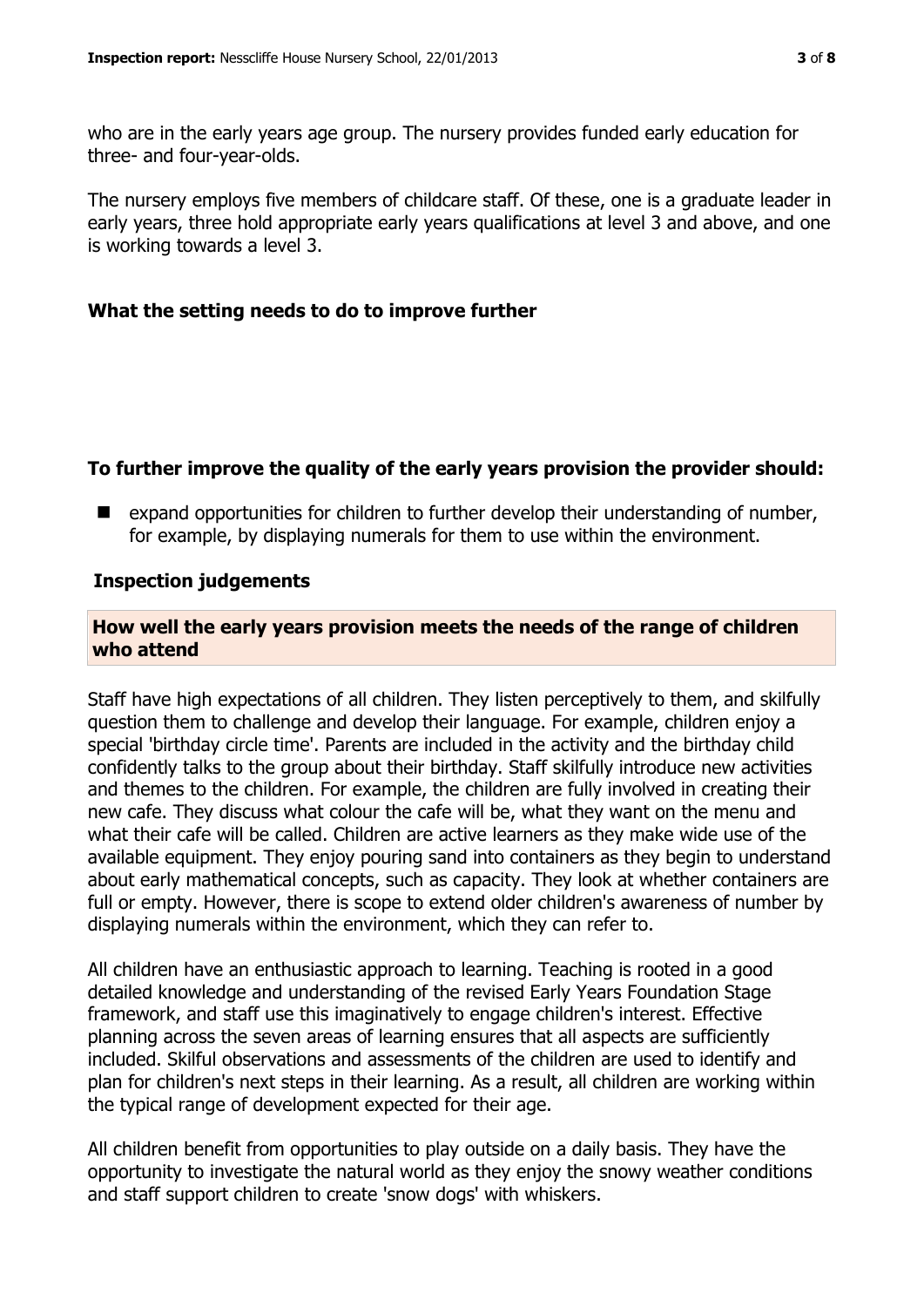Children's effective progress through all areas of learning ensures that they are acquiring key skills as they prepare for starting school. For example, children find their name and self-register when they arrive. Older children register with their first name and surname, as staff tailor activities to introduce challenges most appropriate to their age and stage of development. Parents are kept well-informed of their child's development to ensure that they are able to be involved in their learning. For example, good communication takes place with regular newsletters and summative reports at the end of each term.

#### **The contribution of the early years provision to the well-being of children**

A well-established key person system ensures that all children form secure and emotional attachments and bonds. There is a strong staff team who work well together to support children's transition into the setting. As a result, settling-in processes are managed around individual routines to fully support children and parents. Displays within the setting indicate to parents their child's key group.

All children show a strong sense of belonging within the setting. They display high levels of confidence and self-motivation. For example, children enjoy having 'special responsibilities' as they help staff prepare the fruit for snack time and the tables for lunch. Staff help children develop an understanding of the importance of a healthy diet. They make choices at snack time from a healthy and nutritious selection of fresh fruit and vegetables.

Children relish in the opportunity to be outdoors on a daily basis, to explore and investigate. At the same time, they learn about taking risks and the need for physical exercise as they negotiate the snow and ice when using the bicycles and tricycles.

Staff are good role models and consistently use effective strategies to provide clear guidance to children. Children are reminded to wash their hands at appropriate times during the day, and use aprons for messy play as they learn to be independent and manage their own self-care. As a result, children are well-behaved as they know and understand the consistent routines.

#### **The effectiveness of the leadership and management of the early years provision**

Children make good progress in their learning and development. Rigorous systems are in place to observe, assess and monitor children's progress. Consequently this identifies any group of children who may need extra support in their learning, which can be addressed in the planning. Management have thorough systems in place to ensure that staff are fully vetted before starting at the nursery. Ongoing support for professional development is offered to all staff. As a result, this impacts positively on the provision and sustains improvement. The setting demonstrates that they have strategies in place to effectively identify strengths and weaknesses. As a result, there are strong links between identified priorities and plans for improvement.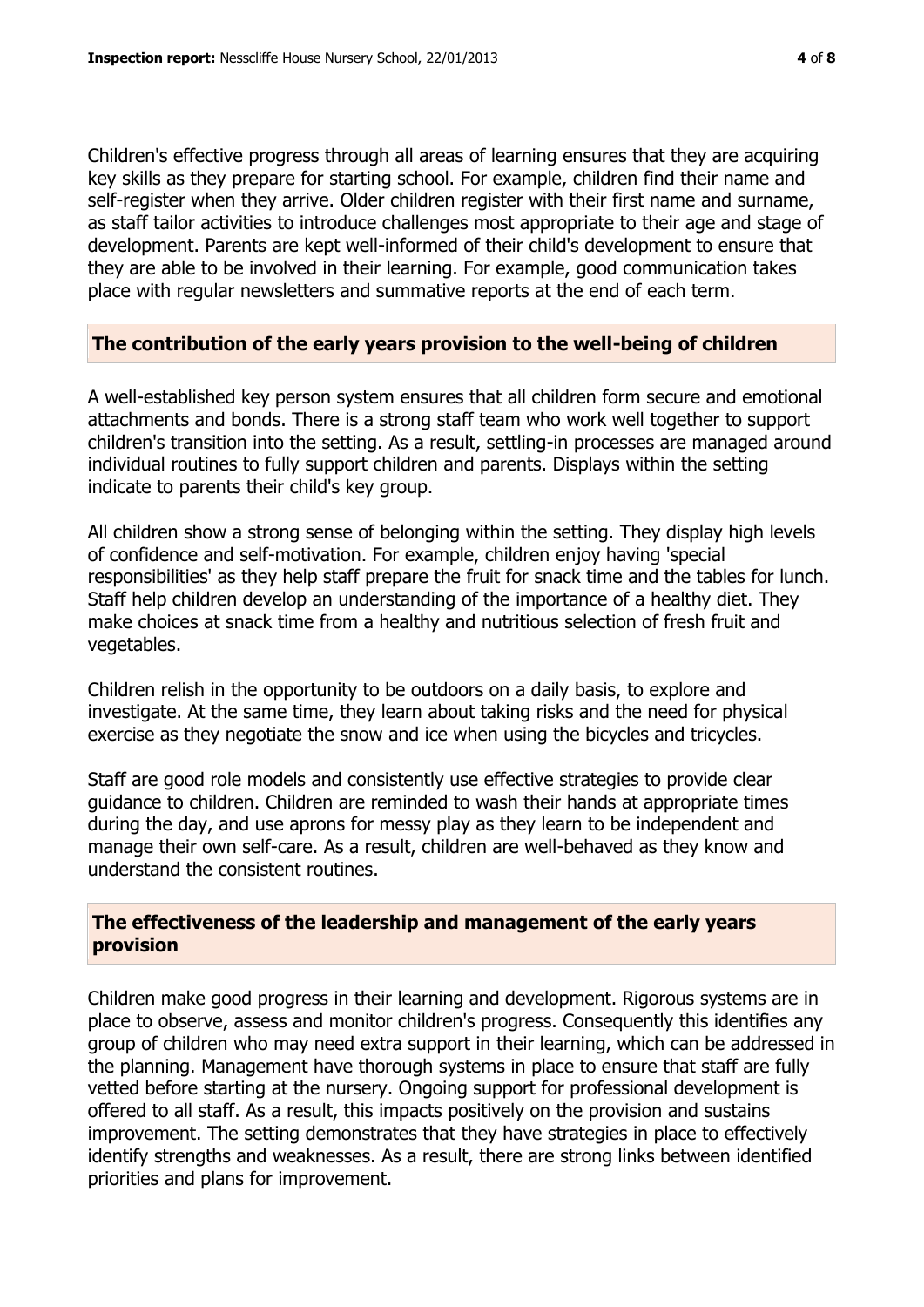All staff have a secure knowledge of their responsibility in meeting the safeguarding and welfare requirements of the revised Early Years Foundation Stage. A comprehensive written policy and procedure ensures that staff understand the procedures to follow should they have a concern about a child. A visitors' book is in use, together with a process of staff checking visitors' identification help ensure that children remain safe while at the setting.

Staff are aware of the importance of partnership working, and have established links with local schools to help prepare children for their transition between nursery and school. The setting has a good partnership with parents and regularly shares information about the children's development and activities they complete, so they are fully involved in their children's learning. Parents speak highly of the setting and the commitment of the staff to meet their children's needs.

#### **What inspection judgements mean**

| <b>Registered early years provision</b> |                  |                                                                                                                                                                                                                                                                                                                                                                             |  |  |  |
|-----------------------------------------|------------------|-----------------------------------------------------------------------------------------------------------------------------------------------------------------------------------------------------------------------------------------------------------------------------------------------------------------------------------------------------------------------------|--|--|--|
| <b>Grade</b>                            | <b>Judgement</b> | <b>Description</b>                                                                                                                                                                                                                                                                                                                                                          |  |  |  |
| Grade 1                                 | Outstanding      | Outstanding provision is highly effective in meeting the needs<br>of all children exceptionally well. This ensures that children are<br>very well prepared for the next stage of their learning.                                                                                                                                                                            |  |  |  |
| Grade 2                                 | Good             | Good provision is effective in delivering provision that meets<br>the needs of all children well. This ensures children are ready<br>for the next stage of their learning.                                                                                                                                                                                                  |  |  |  |
| Grade 3                                 | Satisfactory     | Satisfactory provision is performing less well than expectations<br>in one or more of the key areas. It requires improvement in<br>order to be good.                                                                                                                                                                                                                        |  |  |  |
| Grade 4                                 | Inadequate       | Provision that is inadequate requires significant improvement<br>and/or enforcement. The provision is failing to give children an<br>acceptable standard of early years education and/or is not<br>meeting the safeguarding and welfare requirements of the<br>Early Years Foundation Stage. It will be inspected again within<br>12 months of the date of this inspection. |  |  |  |
| Met                                     |                  | The provision has no children on roll. The inspection judgement<br>is that the provider continues to meet the requirements for<br>registration.                                                                                                                                                                                                                             |  |  |  |
| Not Met                                 |                  | The provision has no children on roll. The inspection judgement<br>is that the provider does not meet the requirements for<br>registration.                                                                                                                                                                                                                                 |  |  |  |

#### **Inspection**

This inspection was carried out by Ofsted under Sections 49 and 50 of the Childcare Act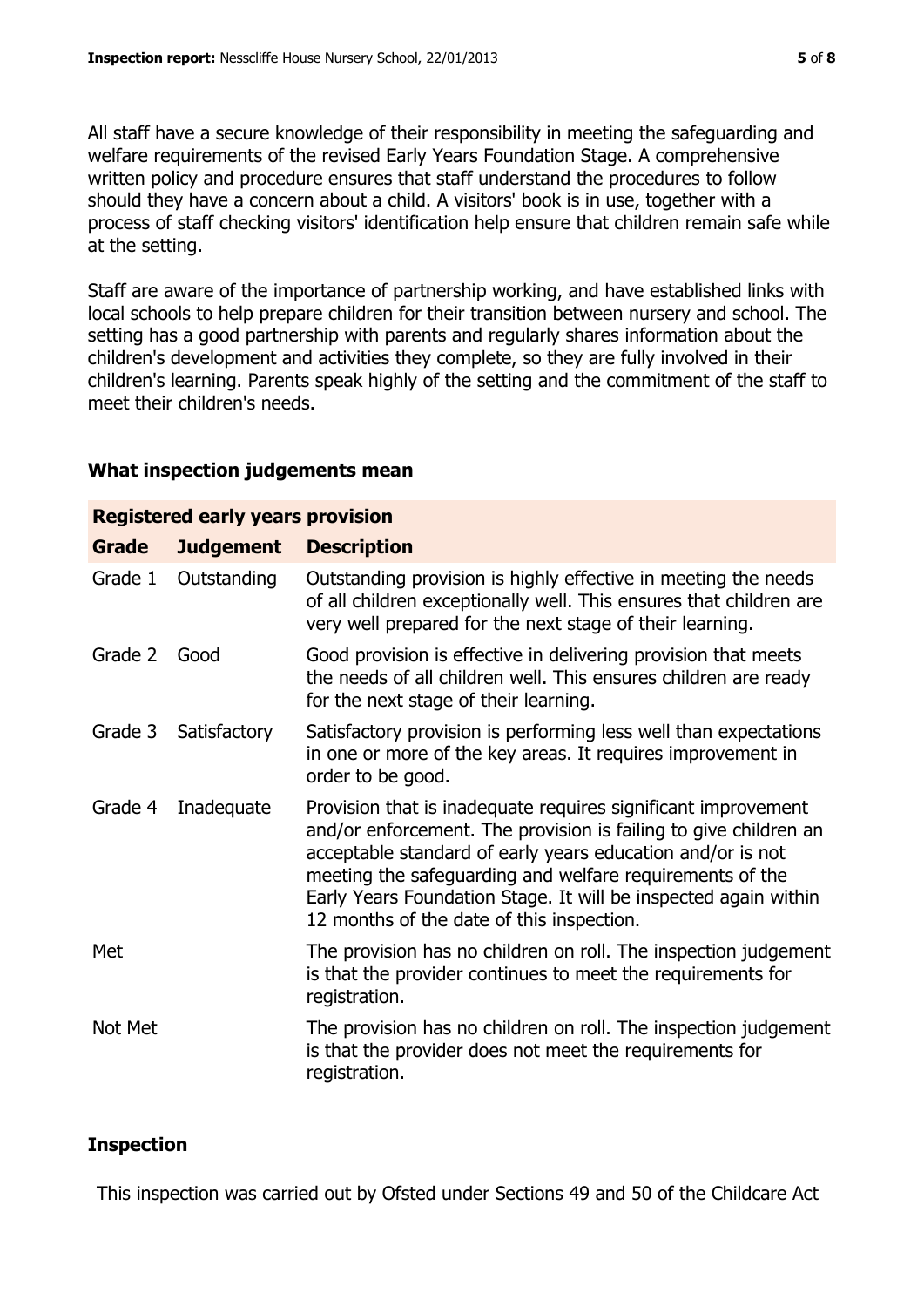2006 on the quality and standards of provision that is registered on the Early Years Register. The registered person must ensure that this provision complies with the statutory framework for children's learning, development and care, known as the Early Years Foundation Stage.

#### **Setting details**

| Unique reference number       | EY450312                         |
|-------------------------------|----------------------------------|
| <b>Local authority</b>        | Shropshire                       |
| <b>Inspection number</b>      | 881107                           |
| <b>Type of provision</b>      |                                  |
| <b>Registration category</b>  | Childcare - Non-Domestic         |
| <b>Age range of children</b>  | $2 - 5$                          |
| <b>Total number of places</b> | 20                               |
| Number of children on roll    | 39                               |
| <b>Name of provider</b>       | Janette Griffiths & Caroline Tay |
| Date of previous inspection   | Not applicable                   |
| <b>Telephone number</b>       | 07531 626499                     |

Any complaints about the inspection or the report should be made following the procedures set out in the guidance 'raising concerns and making complaints about Ofsted', which is available from Ofsted's website: www.ofsted.gov.uk. If you would like Ofsted to send you a copy of the guidance, please telephone 0300 123 4234, or email enquiries@ofsted.gov.uk.

## **Type of provision**

For the purposes of this inspection the following definitions apply:

Full-time provision is that which operates for more than three hours. These are usually known as nurseries, nursery schools and pre-schools and must deliver the Early Years Foundation Stage. They are registered on the Early Years Register and pay the higher fee for registration.

Sessional provision operates for more than two hours but does not exceed three hours in any one day. These are usually known as pre-schools, kindergartens or nursery schools and must deliver the Early Years Foundation Stage. They are registered on the Early Years Register and pay the lower fee for registration.

Childminders care for one or more children where individual children attend for a period of more than two hours in any one day. They operate from domestic premises that are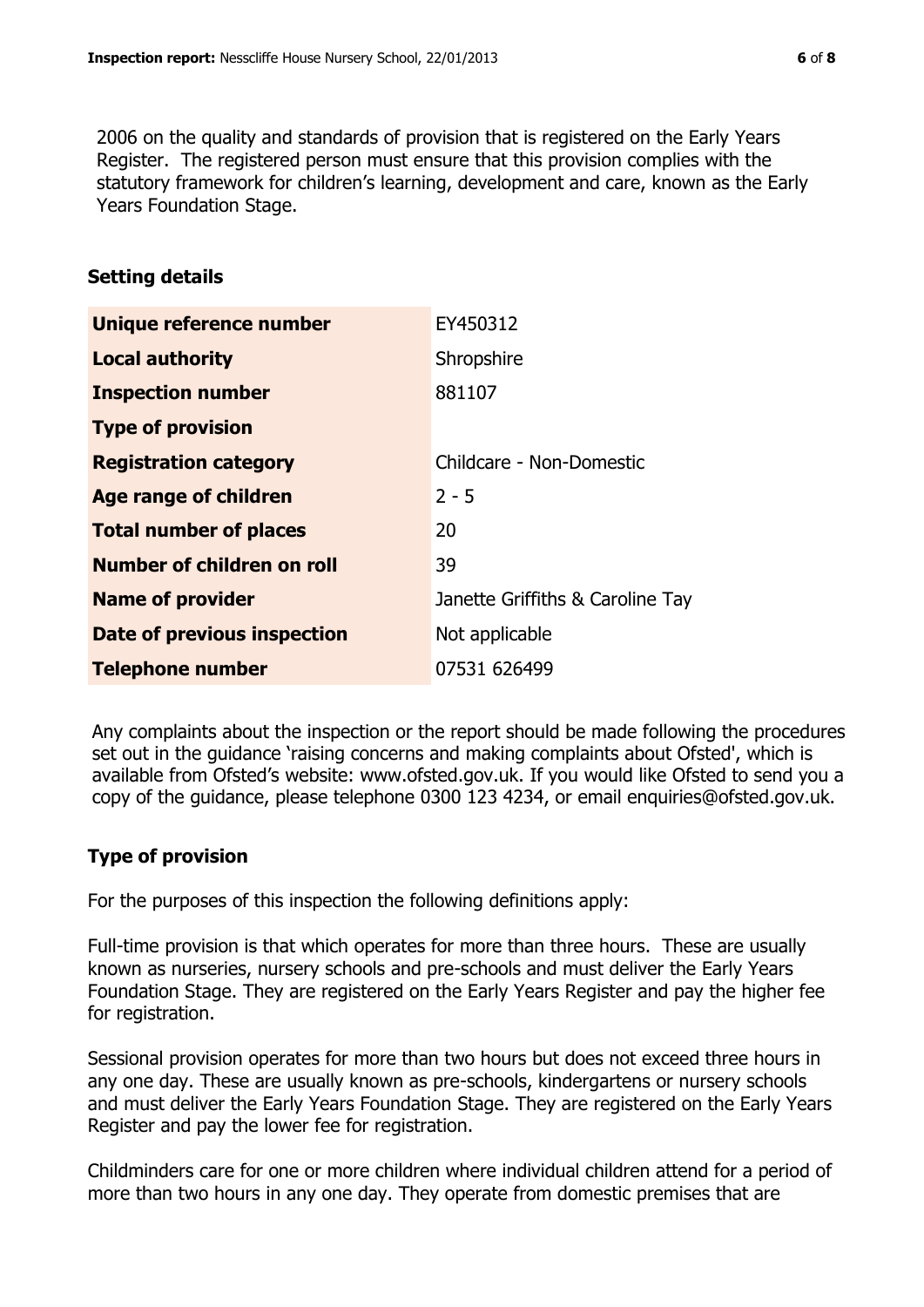usually their own home. They are registered on the Early Years Register and must deliver the Early Years Foundation Stage.

Out of school provision may be sessional or full-time provision and is delivered before or after school and/or in the summer holidays. They are registered on the Early Years Register and must deliver the Early Years Foundation Stage. Where children receive their Early Years Foundation Stage in school these providers do not have to deliver the learning and development requirements in full but should complement the experiences children receive in school.